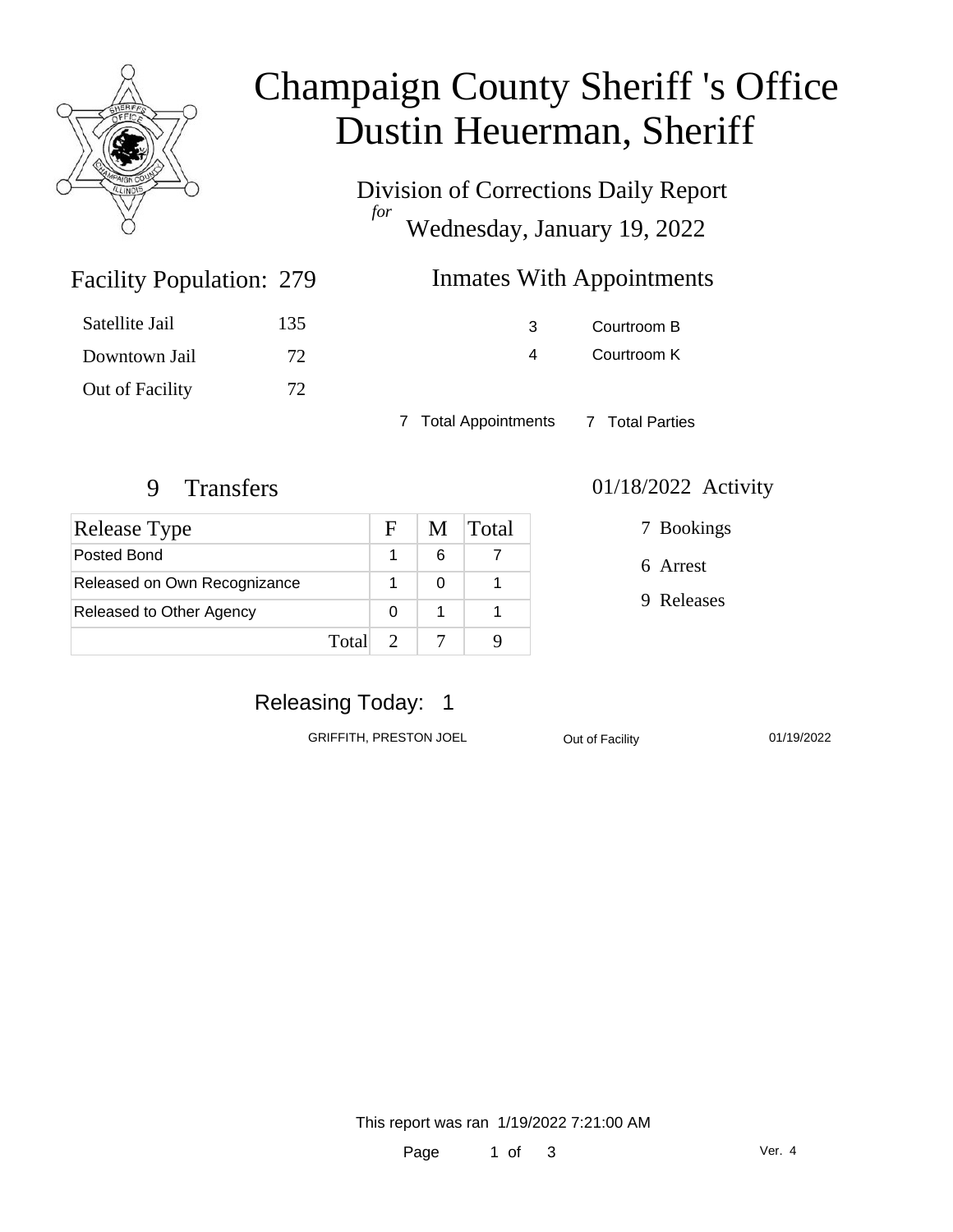

# Champaign County Sheriff 's Office Dustin Heuerman, Sheriff

Division of Corrections Daily Report *for* Wednesday, January 19, 2022

#### Custody Status Count

- Direct Criminal Contempt 2
- Electronic Home Dentention 14
	- Felony Arraignment 2
	- Felony Pre-Sentence 8
		- Felony Pre-Trial 203
	- Felony Pre-Trial DUI 4
	- Felony Sentenced CCSO 5
	- Felony Sentenced IDOC 24
		- Hold Other 1
	- Misdemeanor Arraignment 1
		- Misdemeanor Pre-Trial 6
- Misdemeanor Sentenced CCSO 2
	- Petition to Revoke 1
	- Remanded to DHS 4
	- Traffic Sentenced CCSO 2
		- Total 279

This report was ran 1/19/2022 7:21:00 AM